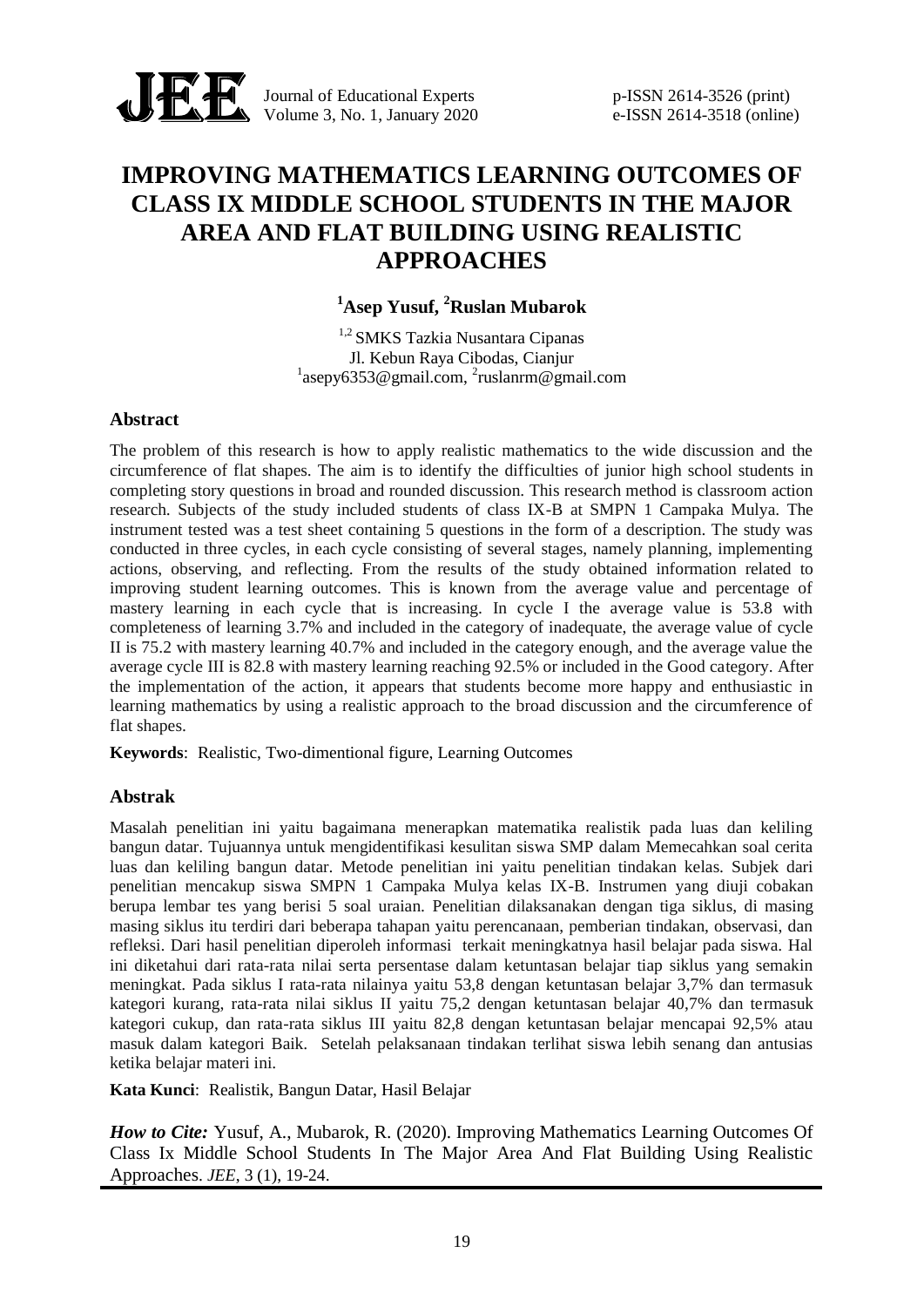## **INTRODUCTION**

Mathematics is a universal science and is an indispensable lesson in education because mathematics is often used in various fields. In line with (Tarbiyah & Ambon, 2013) mathematics is a universal science and is at the core of technological development. But until now the reality in the field are still many students consider mathematics as a very difficult field. However, everyone must learn mathematics because mathematics is one of the ways of solving problems in daily life. Education itself has a very important influence on human life and influences human survival. But there are still many people who are educated just to get good grades or get a degree. Even though the real goal is to get the knowledge to be able to solve problems in life in accordance with the times. In line with what was stated by Syafinuddin al Mandari (Vandini, 2016), the process of learning or education is a direction or instruction to act according to the rules that exist. While the value obtained is only as a measure of achievement of learning outcomes, where the achievement is not only good grades but also with changes to positive things. This opinion is also in line with that expressed by Hamdani (Achdiyat & Lestari, 2016)

One of the subjects studied at the junior secondary level is the extent and circumference of a flat structure. The flat build is important to be learned by students because the concept of breadth and circumference is very useful in solving everyday problems. For example in calculating the area of land, the circumference of the land, the floor of a building, the amount of ceramics needed to build a construction, etc. But from the results of research in the first cycle which was used as a preliminary study, it turns out the learning outcomes in understanding the concepts of area and circumference are still quite low.

One of the success factors in learning is students get increased results. But in reality, many obstacles are found in the field. For example, until now quite a lot of people say that mathematics is one of the subjects that are quite difficult to understand. One effect is mathematics which is given in abstract form and is rarely associated with everyday life. Besides that, there are still many students who find it difficult to change story problems into mathematical models. Therefore we need the accuracy of the approach in delivering the discussion to be given. One way to do this is to apply a realistic approach to the discussion of flat shapes, where students can be directly involved in finding concepts by being associated with concrete objects around them or in daily life. In accordance with the background of the problem, the formulation of the research problem is how to apply a realistic approach in the broad discussion as well as the circumference of a flat structure? and whether by applying this approach, learning outcomes in students of SMP Negeri 1 Campaka Mulya in class IX-B can be improved? This research has to improve student learning outcomes in broad areas as well as the circumference of flat shapes. Learning in a realistic manner is one of the things that can be used as an appropriate learning solution because with this learning approach a student is asked to know his abilities and knowledge through a series of activities during learning according to the instructions of the teacher concerned by linking the discussion of learning material into activities of daily life as one part of human activity.

The Introduction presents the purpose of the studies reported and their relationship to earlier work in the field. It should not be an extensive review of the literature. Use only those references required to provide the most salient background to allow the readers to understand and evaluate the purpose and results of the present study without referring to previous publications on the topic.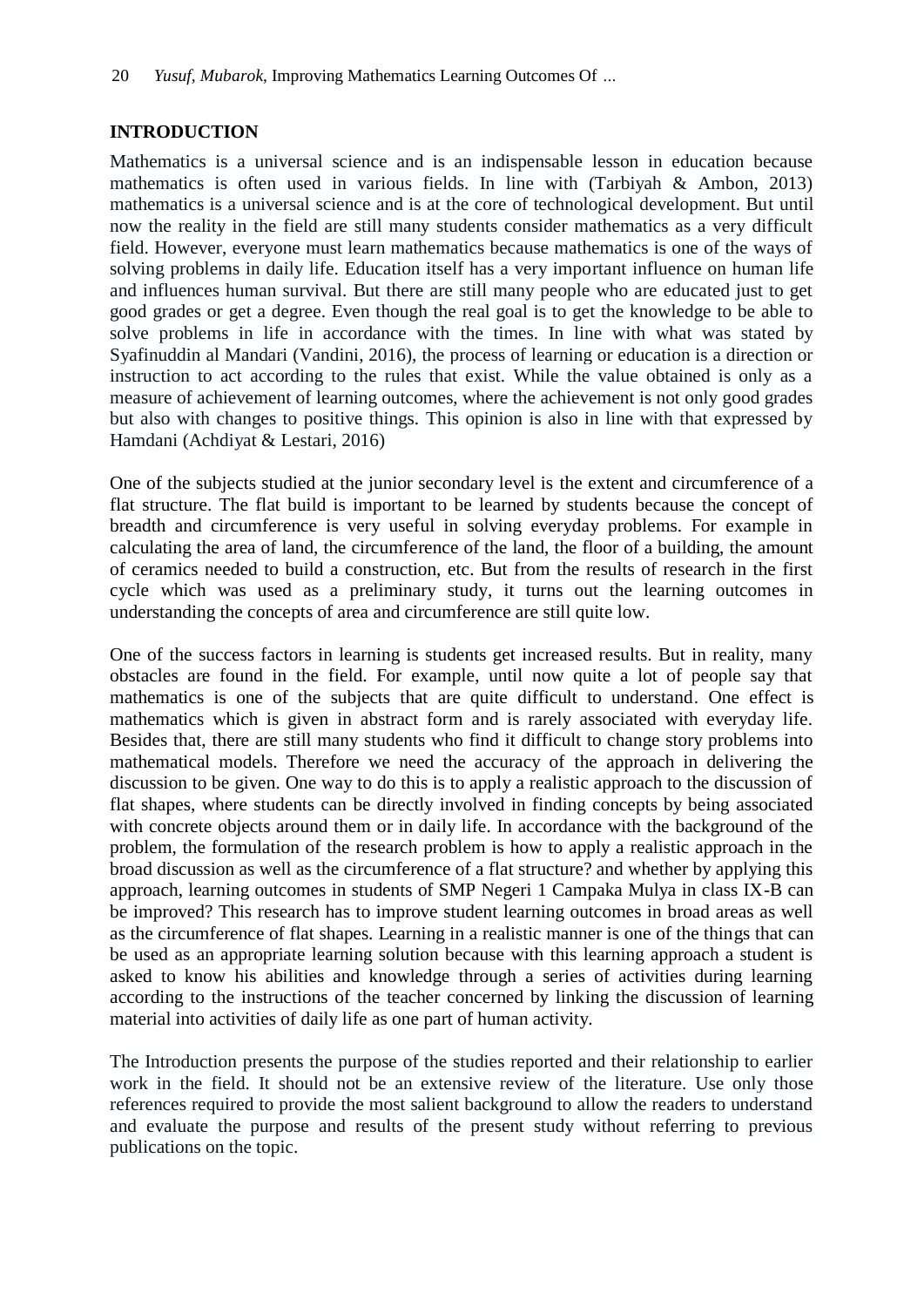### **METHOD**

This research took place at SMPN 1 Campaka Mulya which is located in Campakamulya Village, Campakamulya District, Cianjur Regency. This research is qualitative research with Classroom Action Research. The study was conducted in 3 cycles. Related to the collection of data is done by using a test sheet and observation of test results which are then collected after the implementation of these actions in each cycle, to be able to know the knowledge and abilities of students related to this material. This technique can be used as a measurement of learning outcomes or student achievement towards learning undertaken.

Cycle I was conducted in one meeting only to know the initial ability in advance, which was used as a preliminary study by giving a test sheet in the form of 5 question descriptions. Cycle II was held in two meetings. At the first meeting, learning preparation is done by creating a learning group, then the learning process takes place through the action in the form of applying a realistic approach to discuss material that is associated with objects that are in the classroom or close to students. The next meeting was held again to test the learning outcomes. While in cycle III, it was also held in two meetings. Almost the same as the previous one, namely the preparation of learning through group formation and providing active learning through a realistic approach but even more enhanced as an improvement to the shortcomings of the previous meeting.

Improvement of learning outcomes for each student can be seen from the calculation of the average value of each cycle so that it can be seen changes or improvements in learning outcomes. The research action procedures that have been carried out are students considered complete if the value is  $\geq$  75, and the grade completeness is a minimum of 85% of the total students who scored 75.

## **RESULTS AND DISCUSSION**

#### **Results**

From trials conducted by researchers, it can be seen the ability and knowledge of students at SMPN 1 Campaka Mulya have different characteristics, some are sufficient, good, and very good.

#### **Cycle I**

In cycle I, students' abilities are still low because there is only 1 person who has reached or exceeds 75, with details as follows:

| <b>Table 1.</b> Learning Cycle I Results |              |  |
|------------------------------------------|--------------|--|
| <b>Many students</b>                     | <b>Score</b> |  |
|                                          | 80           |  |
|                                          | 65           |  |
| 6                                        | 60           |  |
| 19                                       | 50           |  |
| Average                                  | 53,8         |  |
| Percentage of mastery<br>learning        | 3,7 %        |  |

# **Table 1.** Learning Cycle I Results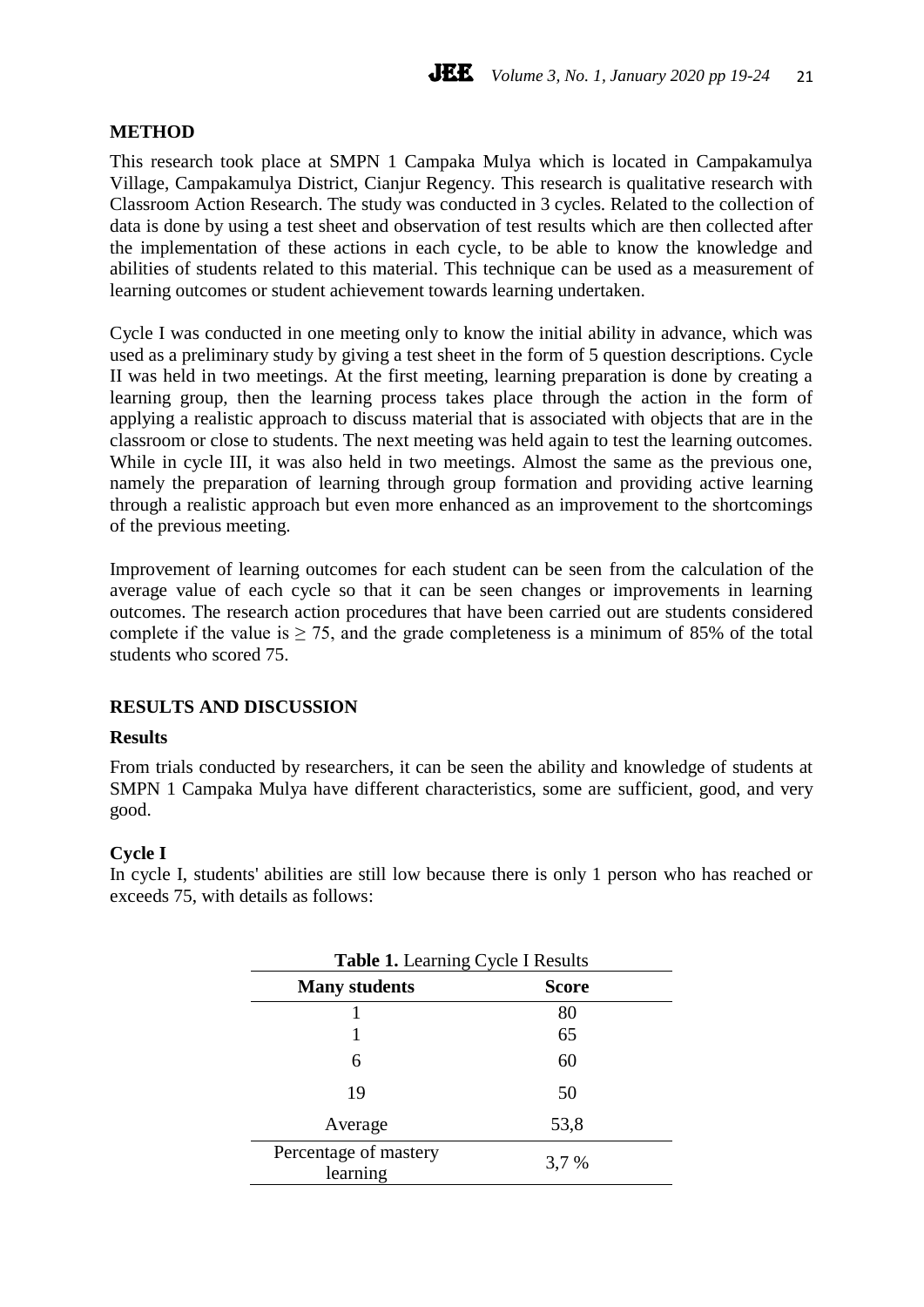The results at the beginning of the cycle based on the test have the aim of knowing the basis or beginning of students' abilities. Test results at the beginning of the cycle, in the form of an assessment of the test sheet that must be solved or completed by students. Of the 27 students, 26 students entered the incomplete group with details of 19 people getting a value of 50, then 6 people getting a grade of 60 and 1 person getting a value of 65. While students entering the complete category were only 1 person, with a value of 80 or only 3.7 % of 27 students. The initial ability before action the average value of students of SMP Negeri 1 Campaka Mulya in class IX-B was 53.8 with a level of mastery learning of the class only 3.7%.

This cycle shows that there are still quite a lot of students who haven't finished or got low grades. The problem in this cycle is that students are still oriented towards formulas and lack understanding of concepts from the periphery or broad. Besides that, there are still many students who find it difficult to change story problems into mathematical models. Because of these problems, interesting learning is needed again so that learning outcomes can improve in subsequent cycles.

## **Cycle II**

| Table 2. Learning Cycle II Results |              |  |
|------------------------------------|--------------|--|
| <b>Many students</b>               | <b>Score</b> |  |
|                                    | 100          |  |
| 3                                  | 90           |  |
|                                    | 85           |  |
| 3                                  | 80           |  |
| 3                                  | 75           |  |
| 14                                 | 70           |  |
| 2                                  | 65           |  |
| Average                            | 75,2         |  |
| Percentage of mastery<br>learning  | 40,7 %       |  |

In cycle II, learning outcomes are improved after being given action, this can be seen from the average value that increased to 75.2 and the percentage of graduation learning by 40.7% with details as follows:

The second cycle of learning is carried out in two meetings. The first meeting starts with preparing students to be able to follow the learning and explain the learning objectives. Then a study group is formed based on the attendance number, followed by discussion actions by applying the approach in accordance with the steps stated (Yuhasriati, 2012), namely guiding students to find concepts, connect with real-life or concrete objects around the class and develop learning with student activities as the center. Then the next meeting was closed with the test again through a test sheet containing 5 questions. The results of the second cycle test are obtained from students' answers on the test sheet. The result is that 16 students enter the group not complete or KKM has not been achieved, with the record 2 people get a value of 65 and 14 people the value is 70. While 11 other students fall into the category of complete namely 3 people with a value of 75, 3 people get a value of 80, 1 person get a value of 85, 3 people get a value of 90 and 1 person get a value of 100. The average value in this cycle is 75.2. This means an increase compared to the results in the initial cycle, where students who entered the complete category were 40.7% but did not meet the minimum grade completeness of 85%. In addition, student activities are also more active when learning takes place, but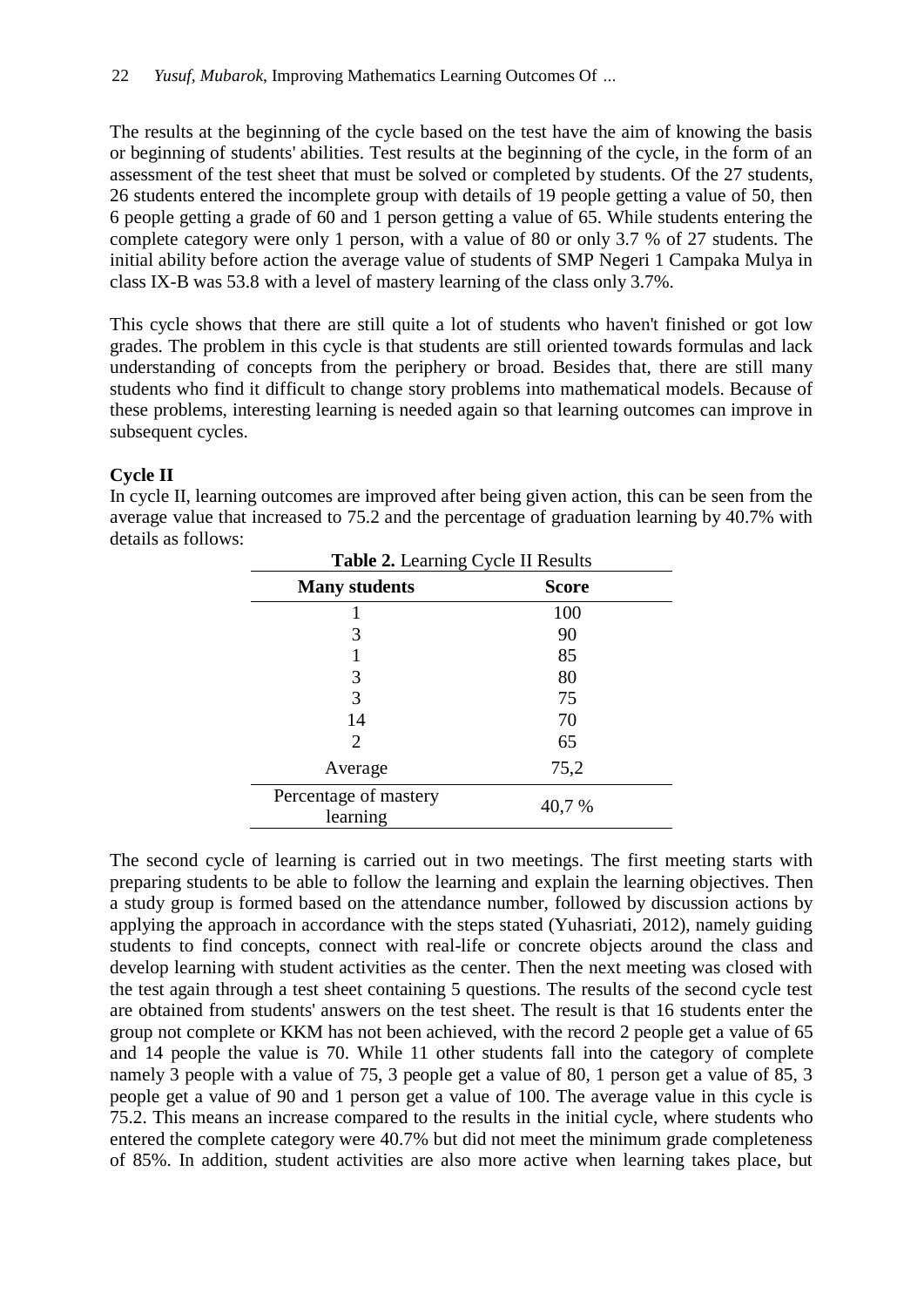some students still have difficulty when solving mathematical problems, especially in story problems.

#### **Cycle III**

In the last cycle which is the final result that is 92.5% of students have finished learning by achieving the KKM value, with notes as follows:

| Table 3. Learning Cycle III Results |              |  |
|-------------------------------------|--------------|--|
| <b>Many students</b>                | <b>Score</b> |  |
| 2                                   | 100          |  |
| 3                                   | 90           |  |
| 8                                   | 85           |  |
| 9                                   | 80           |  |
| 3                                   | 75           |  |
| $\mathcal{D}_{\cdot}$               | 70           |  |
| Average                             | 82,8         |  |
| Percentage of mastery<br>learning   | 92,5 %       |  |

The next learning is the third cycle which is almost similar to the previous cycle with two meetings. The first meeting begins with the researcher preparing students to begin learning and providing motivation to students to get learning outcomes that are improved compared to previous results. But in this cycle, the researchers tried to change the way the formation of groups of students with a grouping system based on heterogeneous levels of ability. In line with (Hasbullah, 2014) students can interact with their respective groups to be able to solve mathematical problems given because, with their peers, students become active and dare to express opinions in a discussion, with the hope that students will have confidence and be motivated to follow learning mathematics seriously and passionately. Then the researchers tried to explain again related to this material using realistic concepts. Cycle III is the conclusion or final analysis to determine the learning outcomes of class IX-B. At the end of the meeting, the researcher again gave a test to find out the final abilities and grades obtained by students, all of them more than 65 namely 2 people with a value of 70, 3 people with a value of 75, 9 people with a value of 80, 8 people with a value of 85, 3 people with a value of 90 and there were 2 people with the highest score of 100. The increase in the average grade also rose quite well by 82.8. This shows that 25 students or 92.5% of all grade IX-B students have completed and fulfilled the class completeness target of 85%. In addition, students are also enthusiastic and more active when learning takes place. According to the results of the study, it can be seen the influence of a realistic approach to learning outcomes that increase. This can be seen from the average value and percentage of mastery learning for each cycle, with details such as the following:

| Table 4. Average and Mastery Learning |         |                         |
|---------------------------------------|---------|-------------------------|
| Cycle                                 | Average | Percentage of           |
|                                       |         | <b>Mastery Learning</b> |
|                                       | 53,8    | 3,7%                    |
| Н                                     | 75,2    | 40,7%                   |
| ш                                     | 82.8    | 92,5%                   |